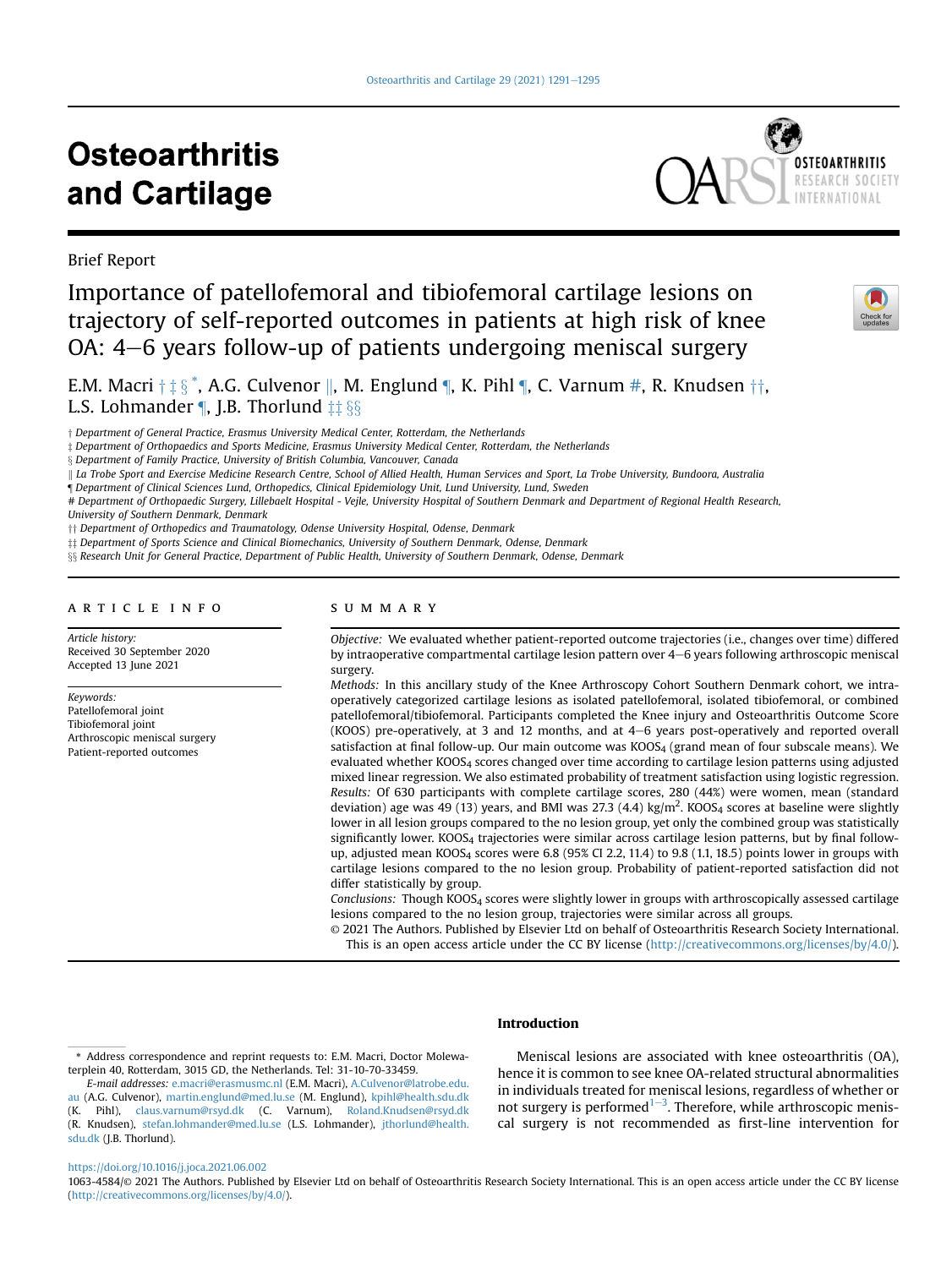meniscal lesions<sup>[4](#page-4-1)</sup>, individuals who have undergone such surgery likely have, or are at risk of developing, knee OA. Both prevalence and greater severity of cartilage lesions are associated with worse clinical outcomes following meniscal surgery<sup>[2](#page-4-2),[3](#page-4-3),[5](#page-4-4),[6](#page-4-5)</sup>.

The prevalence and progression of knee OA has focused largely on the tibiofemoral joint, though patellofemoral OA is also common in populations with meniscal lesions<sup>[2](#page-4-2)</sup>. The few studies that have evaluated the association between patellofemoral joint cartilage lesions at the time of surgery and clinical outcomes have been somewhat conflicting<sup>[3,](#page-4-3)[5](#page-4-4)</sup>. For example, one study found no relationship between intraoperative patellofemoral cartilage lesions and clinical outcomes one year after arthroscopic partial menis $c$ ectomy<sup>3</sup>, while another showed patellofemoral lesions to be associated with worse outcomes 2–5 years after surgery<sup>5</sup>. These conflicting findings may be explained by the different follow-up periods, meaning it is possible that such a relationship develops or changes over time. No studies have compared both patellofemoral and tibiofemoral lesions with longer-term clinical outcomes. This is particularly relevant because patients with patellofemoral OA may differ clinically from those with tibiofemoral OA, reporting symptoms at least as severe or worse than those with tibiofemoral OA $^{7,8}.$  $^{7,8}.$  $^{7,8}.$  $^{7,8}.$ 

We therefore evaluated whether trajectories (i.e., changes over time) of patient-reported outcomes differed by intraoperative compartmental pattern of cartilage lesions over  $4-6$  years in patients following arthroscopic meniscal surgery and thus at high risk of knee OA.

#### Methods

#### Study design and participants

This is an ancillary study of the prospective Knee Arthroscopy Cohort Southern Denmark (KACS) cohort<sup>[9](#page-4-8)</sup>. This cohort includes 641 participants (mean age 49 years (range 18-77; 43% women) who underwent arthroscopic meniscal surgery (resection or repair), and who had no previous or planned surgeries for the anterior or posterior cruciate ligaments. Study and participant details have been published (ClinicalTrials.gov identifier NCT01871272) $^9$  $^9$ .

#### Exposure: cartilage lesions

At the index surgery, surgeons intraoperatively identified cartilage lesions in the medial tibiofemoral, lateral tibiofemoral, and patellofemoral compartments using the International Cartilage Repair Society (ICRS) scoring system ( $0 =$  normal,  $4 =$  very severe), a method with good inter-rater reliability (ICC  $0.83$ )<sup>[10](#page-4-9)</sup>. Based on ICRS scores, we defined prevalence of a cartilage lesion as ICRS Grade  $\geq$ 2, and subsequently classified participants into one of four categories of compartmental patterns: no cartilage lesions (ICRS < Gr. 2 throughout the knee); isolated patellofemoral cartilage lesions (ICRS  $\geq$  Gr. 2 in the patellofemoral compartment only); isolated tibiofemoral cartilage lesions (ICRS  $\geq$  Gr. 2 in the tibiofemoral compartments only); or combined cartilage lesions (ICRS  $\geq$  Gr. 2 in both the patellofemoral and tibiofemoral compartments).

#### Outcome: Knee injury and Osteoarthritis Outcome Score

Study participants completed the Knee injury and Osteoarthritis Outcome Score (KOOS) pre-operatively, and at 3 months, 12 months, and  $4-6$  years post-operatively. The KOOS is a  $42$ -item patient-reported outcome measure consisting of five subscales: Pain, Symptoms, Activities of Daily Living (ADL), Function in Sport and Recreation (Sport/Rec), and Quality of Life  $(QoL)^{11}$ . Participants rate each item on five graded adjectival response options, then mean subscale scores are calculated and converted to a standardized score ranging from 0 to 100, with 100 representing 'no problems'.

We reported the aggregated  $KOOS<sub>4</sub> -$  the grand mean of four KOOS subscale score averages (excluding KOOS  $ADL$ ) – as our main outcome, in order to simplify interpretation<sup>[9](#page-4-8)</sup>. Our secondary outcomes were the five individual KOOS subscales, plus two patientreported global assessment scores assessed at final follow-up. The patient acceptable symptom state (PASS) determines whether a participant is satisfied with their current knee function<sup>12</sup>. The participant was asked to answer 'yes' or 'no' to the question, "When you think of your knee function, do you consider your current condition as satisfactory? By knee function, you should take into account your activities of daily living, sport and recreational activities, your pain and other symptoms and quality of life." If participants answered 'no' to this question, they responded to a second question (with 'yes' or 'no') to determine if the participant felt the treatment had failed, "Would you consider your current state as being so unsatisfactory that you think the treatment has failed?"

#### Statistical analyses

To evaluate whether  $KOOS<sub>4</sub>$  scores differed over time according to baseline compartmental patterns of cartilage lesions, we performed mixed effects linear regression, which is capable of handling unbalanced (i.e., missing) data and thus provides unbiased estimates when data are missing at random. We fit a random intercept at the participant level to account for repeated measures over time. As fixed effects, we included compartmental pattern, the interaction of pattern\*time (to evaluate whether changes over time differed by pattern), and covariates age, sex, and body mass index (BMI). Pattern, time and sex were all treated as dummy variables. We repeated these methods for each individual KOOS subscale. After creating each model, we performed post-estimation statistics to confirm normal distribution of residuals and homoscedasticity, then used each model to estimate adjusted KOOS scores (95% CI) for each group at each time point.

At the final follow-up visit, we evaluated differences in proportions of individuals who reported being satisfied (PASS), according to compartmental patterns of cartilage lesions, using logistic regression adjusted for age, sex and BMI. Among the subgroup who did not report being satisfied at the final follow-up visit, we conducted similar analyses for proportions of individuals who reported treatment failure. After running each model, we estimated probabilities (95% CI) of PASS and treatment failure responses, as well as relative risks (95% CI), by group, using Stata's margins and adjrr commands.

For sensitivity analysis we repeated all analyses in a subgroup of individuals who underwent arthroscopic partial meniscectomy only (i.e., we excluded those who underwent repair) and who were at least 40 years old. All analyses were performed using Stata/SE 15.1 (StataCorp, TX).

#### Results

Of 630 participants from the KACS cohort with complete cartilage lesion scores at surgery, 280 (44%) were women, mean (standard deviation) age was 49 (13) years, and BMI was 27.3 (4.4) kg/m<sup>2</sup> ([Table I,](#page-2-0) Supplementary Fig. 1). Meniscal resection was performed in 590 (94%) individuals, meniscal repair in 33 (5%), and both were performed in 7  $\left($  <1%) cases. For those with cartilage lesions at surgery ( $n = 349, 55\%$ ), the most common pattern was combined patellofemoral and tibiofemoral lesions ( $n = 207, 33\%$ ), followed by isolated tibiofemoral ( $n = 119, 19\%$ ) and isolated patellofemoral  $(n = 23, 4%)$ . By 4–6 years follow-up, 26% of the sample was lost to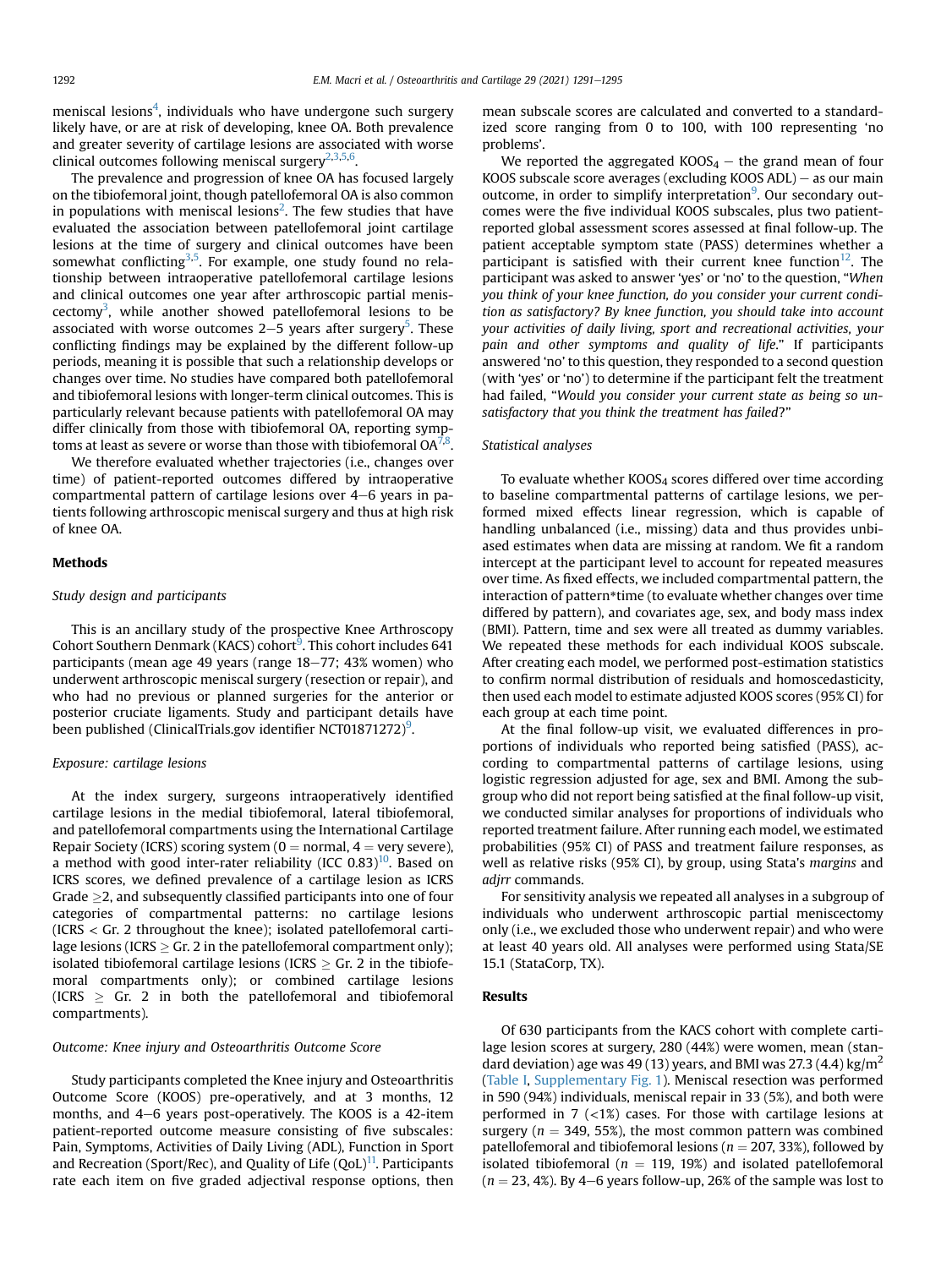<span id="page-2-0"></span>

|                                             | None        | Isolated PFI | Isolated TFI | Combined PFI/TFI |
|---------------------------------------------|-------------|--------------|--------------|------------------|
|                                             | $(n=281)$   | $(n=23)$     | $(n=119)$    | $(n=207)$        |
| Women, n (%)                                | 97 (35%)    | 7(30%)       | 49 (41%)     | 119 (57%)        |
| Age                                         | 42(13)      | 49 (10)      | 52(10)       | 56(10)           |
| <b>BMI</b>                                  | 26.4(3.4)   | 26.1(3.4)    | 26.8(4.1)    | 28.8(5.3)        |
| Symptom onset, $n(\%)^*$                    |             |              |              |                  |
| Slowly                                      | 70 (24.9)   | 4(17.4)      | 42 (35.3)    | 87(42.0)         |
| Semi-traumatic                              | 115(40.9)   | 11(47.8)     | 48 (40.3)    | 81 (39.1)        |
| Traumatic                                   | 96 (34.2)   | 8(34.8)      | 29 (24.4)    | 39(18.8)         |
| $ICRS$ – medial tibiofemoral n $(\%)$       |             |              |              |                  |
| $\bf{0}$                                    | 160 (57%)   | 11 (48%)     | 6(5%)        | 4(2%)            |
| $\mathbf{1}$                                | 121 (43%)   | 12 (52%)     | 5(4%)        | 9(4%)            |
| $\overline{2}$                              |             |              | 52 (44%)     | 68 (33%)         |
| 3                                           |             |              | 45 (38%)     | 94 (45%)         |
| $\overline{4}$                              |             |              | 11 (9%)      | 30 (14%)         |
| - lateral tibiofemoral % (n)<br><b>ICRS</b> |             |              |              |                  |
| $\bf{0}$                                    | 186 (66%)   | 16 (70%)     | 37 (31%)     | 29 (14%)         |
| $\mathbf{1}$                                | 95 (34%)    | 7(30%)       | 51 (43%)     | 55 (27%)         |
| $\overline{2}$                              |             |              | 17 (14%)     | 77 (37%)         |
| 3                                           |             |              | 12 (10%)     | 33 (16%)         |
| $\overline{4}$                              |             |              | 2(2%)        | 12 (6%)          |
| - patellofemoral % (n)<br><b>ICRS</b>       |             |              |              |                  |
| $\boldsymbol{0}$                            | 186 (66%)   |              | 45 (38%)     |                  |
| $\mathbf{1}$                                | 95 (34%)    |              | 74 (62%)     |                  |
| $\overline{c}$                              |             | 15 (65%)     |              | 93 (45%)         |
| 3                                           |             | 5(22%)       |              | 85 (41%)         |
| $\overline{4}$                              |             | 3(13%)       |              | 29 (14%)         |
| KOOS <sub>4</sub>                           | 48.1 (15.6) | 45.7 (17.2)  | 46.7 (15.0)  | 41.9 (14.4)      |
| <b>KOOS Pain</b>                            | 58.4 (18.6) | 59.2 (20.7)  | 55.3 (17.8)  | 49.3 (17.2)      |
| KOOS Symptoms                               | 62.1 (18.9) | 52.5(21.9)   | 60.4 (18.7)  | 57.5 (17.5)      |
| <b>KOOS ADL</b>                             | 67.9 (19.0) | 65.2(22.1)   | 65.2 (18.8)  | 57.1 (18.4)      |
| KOOS Sport Rec                              | 29.9(22.7)  | 26.3(22.6)   | 28.3 (21.9)  | 20.5(19.9)       |
| KOOS QoL                                    | 42.1(15.1)  | 44.8 (16.9)  | 43.0 (15.2)  | 40.2(15.7)       |

All reported values are unadjusted mean (SD) values unless otherwise specified.

Symptom onset: slowly = symptoms evolved slowly; semi-traumatic = symptoms began with a specific incident such as kneeling, sliding or twisting of the knee; traumatic = symptoms began with a violent incident such as sport-related crash or collision. KOOS = Knee injury and Osteoarthritis Outcome Score;  $PFJ$  = patellofemoral joint; TFJ = tibiofemoral joint; BMI = body mass index; ICRS = International Cartilage Repair Society; ADL = activities of daily living; Sport  $Rec = function in sports and recreaction; QoL = quality of life.$ 

Table I Demographics and baseline KOOS scores, by compartmental location of cartilage lesions Costeoarthritis

andCartilage

follow-up, however missingness was not correlated with participant characteristics.

KOOS4 scores were similar across groups at baseline, with slightly lower scores for all groups with cartilage lesions, but only the combined lesion group was statistically significantly lower ([Table I,](#page-2-0) [Fig. 1,](#page-3-0) Supplementary Table 1). Changes in  $KOOS<sub>4</sub>$  scores over time were similar across groups (pattern\*time interaction,  $P = 0.16$ ), with slightly higher scores in the group with no cartilage lesions at all time-points ([Fig. 1,](#page-3-0) Supplementary Table 1). Withingroup improvements (95% CI) from baseline to final follow-up ranged from 21.2 (13.0, 29.5) for the isolated patellofemoral group to 27.4 (25.0, 29.8) for the no lesion group. At the final follow-up, all three groups with cartilage lesions had statistically significantly lower adjusted mean  $KOOS<sub>4</sub>$  scores compared to the no lesion group, with worse mean  $KOOS<sub>4</sub>$  ranging from 6.8 (2.2, 11.4) in the isolated tibiofemoral group to 9.8 (1.1, 18.5) points lower in the isolated patellofemoral group.

Changes in KOOS subscale scores over time were similar to KOOS4, though three of the five subscales (ADL, Sport Rec, and QoL) had statistically significant interaction terms (Supplementary Fig. 2). Mean between-group differences were slightly larger at final follow-up in the Sport Rec and QoL subscales (Supplementary Table 1).

Probability of patient-reported satisfaction (PASS) was 75% (0.75 [95%CI 0.68, 0.81]) for the no lesion group. While not statistically significant, the probability of PASS was on average  $10-15%$  lower in the groups with cartilage lesions, resulting in mean relative risks of 13-19% lower chance of being satisfied for groups with cartilage lesions (Supplementary Table 2). Among those who were not satisfied with their outcomes ( $n = 149$ ), very imprecise estimates of Treatment Failure (i.e., wide confidence intervals) precluded any clear interpretation.

In sensitivity analyses, results did not differ substantially (Supplementary Tables 3 and 4).

## Discussion

Changes in  $KOOS<sub>4</sub>$  scores over time were similar across all patterns of cartilage lesions. Though these trajectories were similar, by final follow-up all three cartilage lesion groups had significantly worse mean  $KOOS<sub>4</sub>$  scores of approximately 7–10 points lower than the no lesion group, suggesting these differences may be clinically meaningful $^9$  $^9$ . These results extend previous work $^{3,5,6}$  $^{3,5,6}$  $^{3,5,6}$  $^{3,5,6}$  $^{3,5,6}$  $^{3,5,6}$  $^{3,5,6}$  with longer follow-up periods in a large cohort where both patellofemoral and tibiofemoral cartilage lesions were assessed at baseline, offering more insight into how symptoms change over time.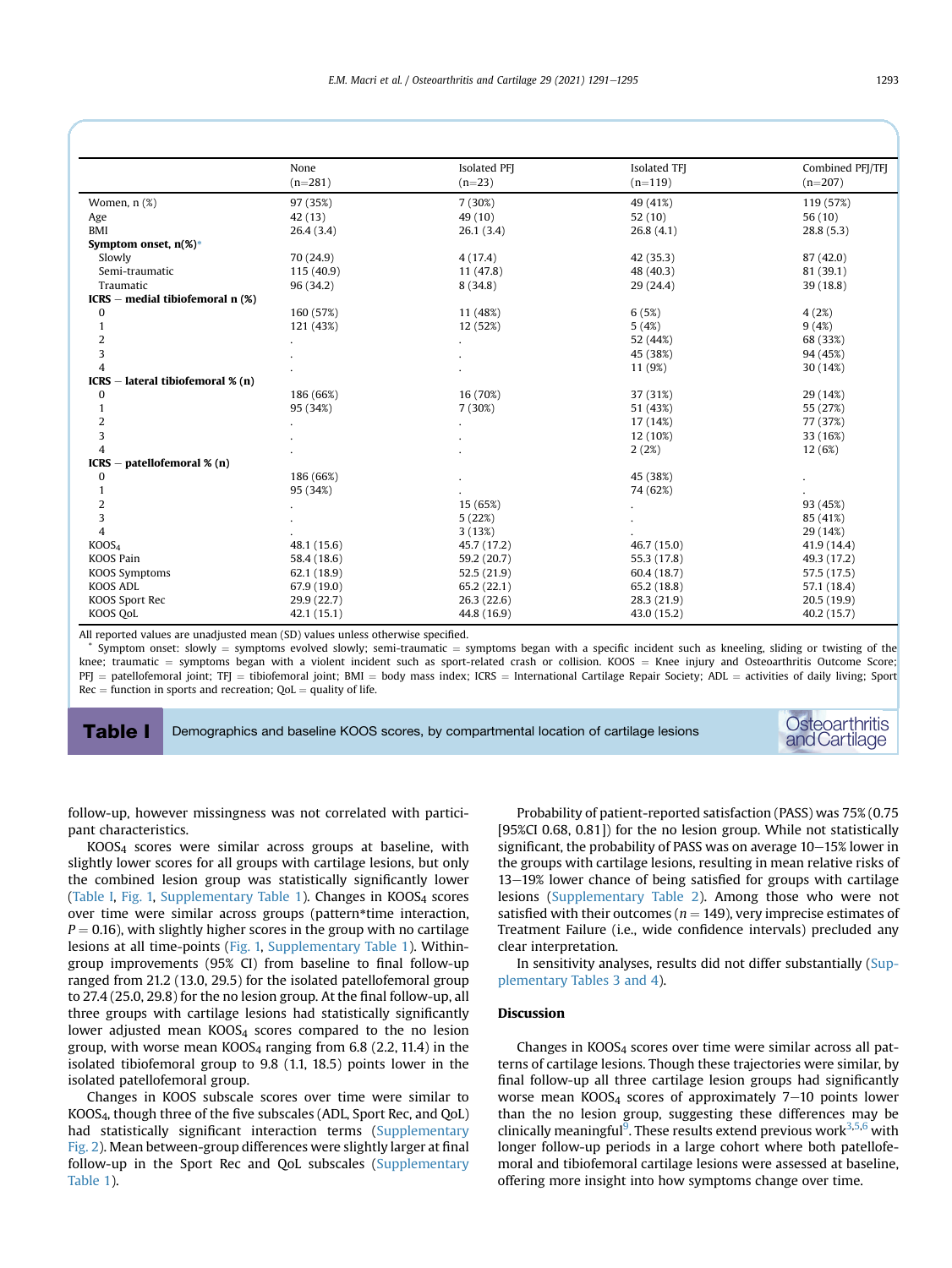<span id="page-3-0"></span>

The proportion of individuals in our study with patellofemoral lesions (37%, regardless of tibiofemoral status) can be compared to other meniscal cohorts (49%) $^3$  $^3$ , asymptomatic cohorts of at least 40 years old (33% [95% CI 20, 48])<sup>13</sup>, and to other symptomatic cohorts  $(43\%$  [95% CI 32, 55])<sup>14</sup>. The proportion of tibiofemoral lesions (52%, regardless of patellofemoral status) can be compared to meniscal cohorts (52%) $^3$ , similarly aged asymptomatic cohorts (38%, [95% CI 24, 54] $]$ <sup>[13](#page-4-12)</sup> and knee OA cohorts (27% [95% CI 26, 28] in men, 37% [95% CI 36, 38] in women)<sup>[15](#page-4-14)</sup>.

We did not find any specific pattern of intraoperative cartilage lesions to be uniquely prognostic of patient-reported outcomes in the present study. The literature suggests that post-surgically identified patellofemoral OA may still contribute to worse symptoms compared to tibiofemoral OA alone, ten or more years after arthroscopic procedures such as meniscectomy or anterior cruciate ligament reconstruction<sup>[7](#page-4-6)</sup>. While this is beyond the aim of the present study, it does highlight that longer-term outcomes or the further progression of OA after surgery may contribute to symptoms in a compartment-specific way. Further work is needed to clarify the role of different patterns of OA as contributors to symptoms over time, and to evaluate the clinical relevance of these changes. This is particularly important given evidence suggesting relatively weak correlations between structural features and symptoms $^{13}$ .

#### Limitations

The sample size of the isolated patellofemoral lesion group was small in the present study ( $n = 23$ ), which resulted in less robust and precise estimates of patient-reported outcomes. Consequently, the study may have been underpowered to detect a statistically significant difference in trajectories. In addition, had we acquired imaging such as MRI in this cohort study, we would have been able to monitor changes in prevalence or severity of cartilage lesions and other joint structure features over time, and compared this to patient-reported outcomes.

To conclude, in this prospective observational study over  $4-6$ years, neither the presence nor compartmental pattern of cartilage lesions assessed arthroscopically at the time of meniscal surgery markedly impacted the changes in patient-reported outcomes over time. Those with a cartilage lesion (irrespective of location) did tend to have worse patient-reported outcomes at  $4-6$  years followup.

#### Author contributions

Study coauthors contributed substantially to the conception or design of the work (EMM, KP, AC, JBT, ME, LSL, CV, RK), data acquisition (JBT, KP, LSL, ME, CV, RK), data analysis (EMM, KP, JBT), interpretation of results (EMM, KP, AC, JBT, ME, LSL, CV, RK); drafting the work (EMM), revising the work critically and providing final approval of the manuscript (EMM, KP, AC, JBT, ME, LSL, CV, RK). EMM takes responsibility for the integrity of the work as a whole.

#### Conflict of interest

JBT has received research funding from Pfizer, not related to the present study. ME has received consultancy fees from Pfizer, not related to the present study.

#### Funding sources

This study was supported by grants from The Danish Council for Independent Research/Medical Sciences (#12-125457) and the Region of Southern Denmark (#12/6334). EMM is a recipient of a Canadian Institutes of Health Research (CIHR) Banting Postdoctoral Fellowship. AGC is a recipient of a National Health and Medical Research Council (NHMRC) of Australia Early Career Fellowship (Neil Hamilton Fairley Clinical Fellowship, APP1121173).